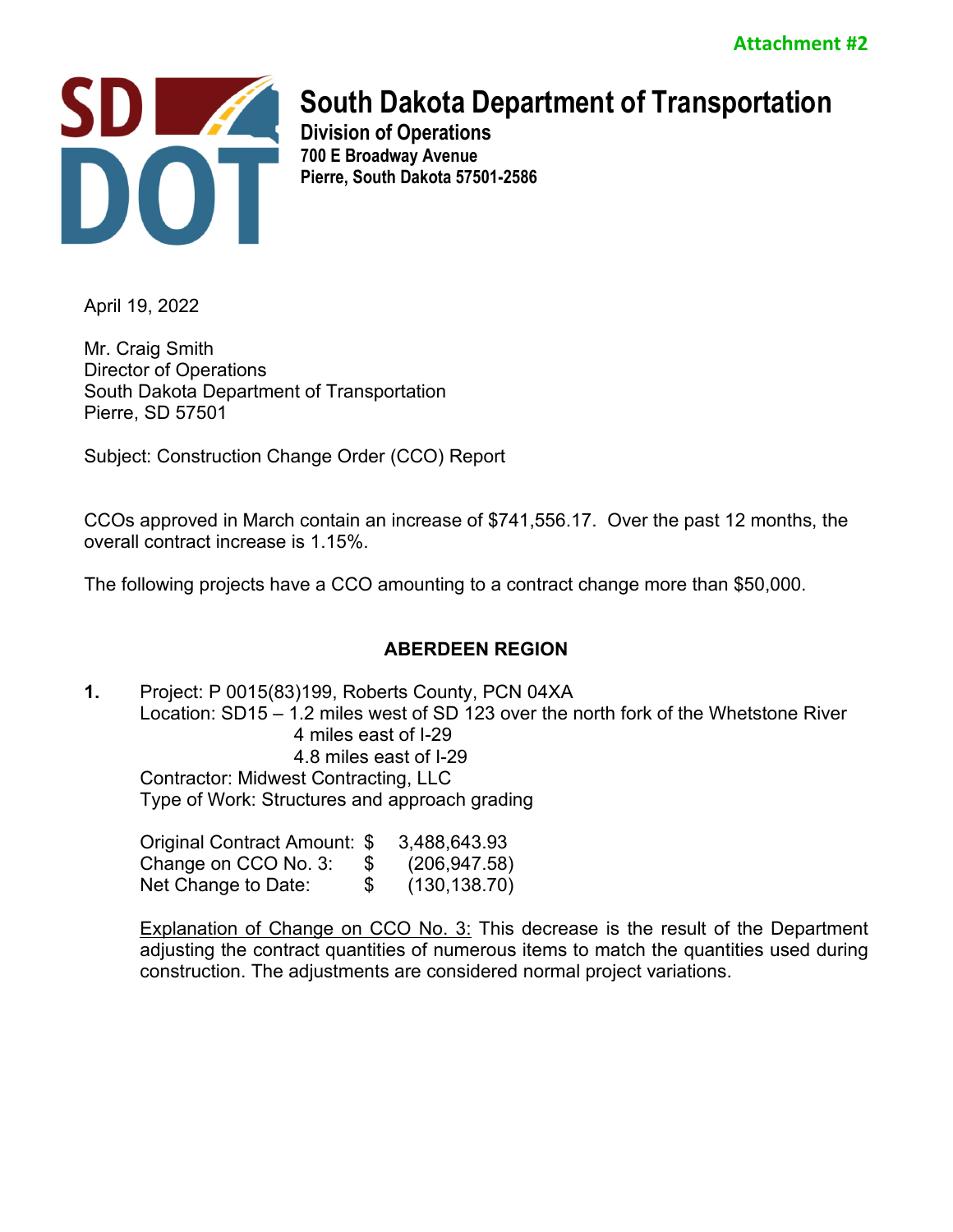### **MITCHELL REGION**

**2.** Project: IM 0909(75)402, Minnehaha County, PCN 00WN Location: I-90 Exit 402 from I-90 to Rice Street Contractor: Riley Bros Construction, Inc. Type of Work: Grading, structures

> Original Contract Amount: \$ 54,665,168.60 Change on CCO No. 16: \$ 75,746.16 Net Change to Date: \$ 6,023,696.09

Explanation of Change on CCO No. 16: This increase is the result of the Department compensating the Contractor for extra work performed to install a different the hanger and conduit detail. The Department ordered the change to provide a more durable installation and to prevent future maintenance issues.

**3.** Project: IM 0909(75)402, Minnehaha County, PCN 00WN Location: I-90 Exit 402 from I-90 to Rice Street Contractor: Riley Bros Construction, Inc. Type of Work: Grading, structures

> Original Contract Amount: \$ 54,665,168.60 Change on CCO No. 23: \$ 64,720.00<br>Net Change to Date: \$ 6,527,737.81 Net Change to Date:

Explanation of Change on CCO No. 23: This increase is the result of the Department adjusting the Engineer Directed Survey hours from plan quantities to actual used quantities.

**4.** Project: NH 0050(117)406, Clay County, PCN 04YU Location: SD 50 – from divided lanes west of Vermillion to divided lanes east of Vermillion Contractor: Midland Contracting, Inc. Type of Work: Grading, cold milling asphalt concrete, asphalt concrete surfacing, lighting, structure repair

| Original Contract Amount: \$ |    | 6,839,500.50 |
|------------------------------|----|--------------|
| Change on CCO No. 6:         | 8  | 79,218.62    |
| Net Change to Date:          | \$ | 108,653.22   |

Explanation of Change on CCO No. 6: This increase is the result of the Department adjusting the quantity of nonreinforced PCC pavement due to a plan error.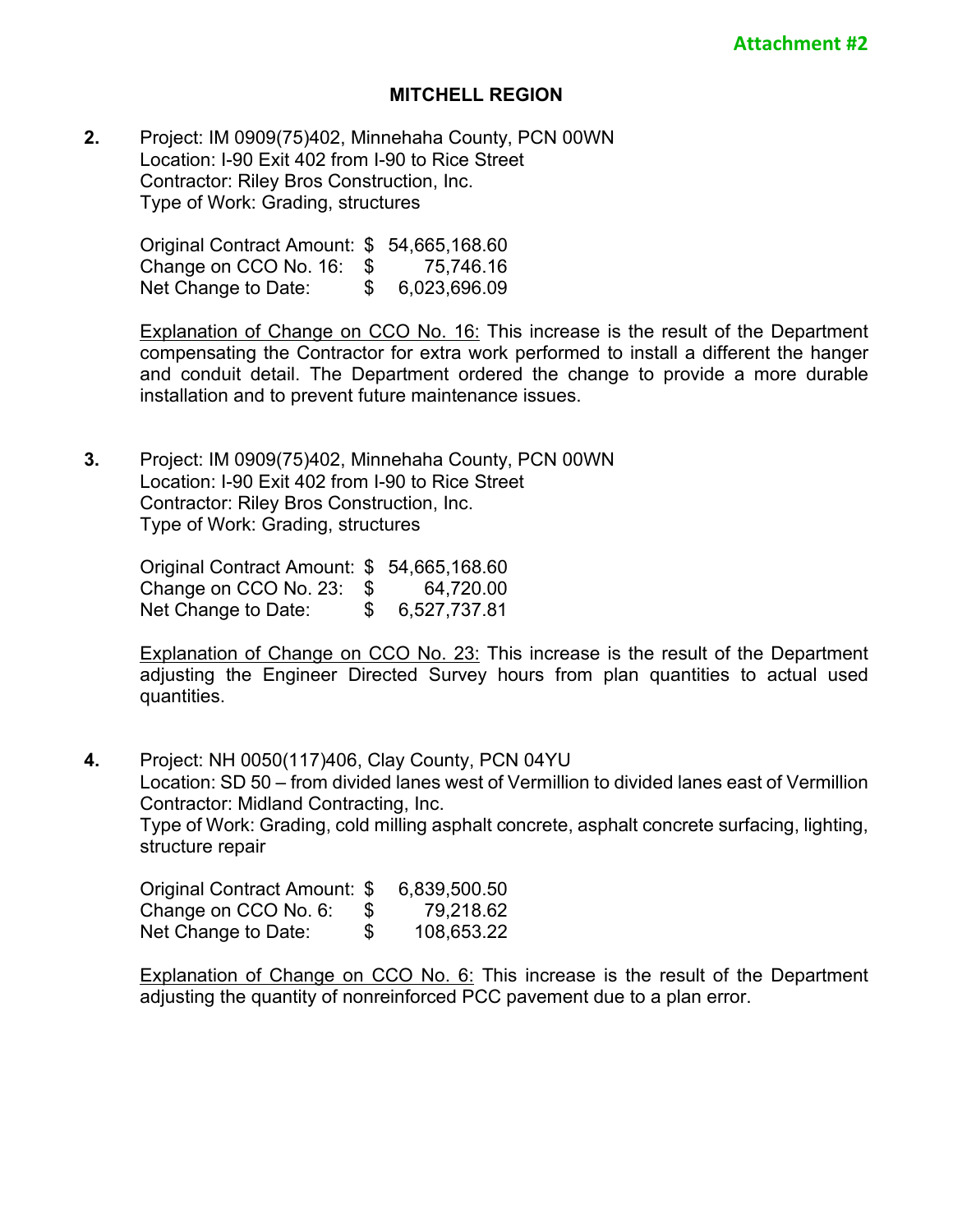**5.** Project: P 0044(201)276, Gregory County, PCN 05GP Location: SD 44 – from east of SD 47 to 6.5 miles west of the Platte/Winner bridge Contractor: Schweigert Construction, Inc. Type of Work: Landslide repair

| Original Contract Amount: \$ |     | 1,295,861.50 |
|------------------------------|-----|--------------|
| Change on CCO No. 3:         | -SS | 50,106.15    |
| Net Change to Date:          | \$  | 168,051.00   |

**Explanation of Change on CCO No. 3:** This increase is the result of the Department paying an incentive bonus for the Contractor's timely completion of the project. The Department made the incentive payment in accordance with the contract.

**6.** Project: P 0044(225)290, Gregory County, PCN 087V Location: SD 44 - .3 miles west of the Platte/Winner bridge Contractor: Schweigert Construction, Inc. Type of Work: Slide repair

| Original Contract Amount: \$ | 959,902.44      |
|------------------------------|-----------------|
| Change on CCO No. 1:         | \$<br>98,947.19 |
| Net Change to Date:          | \$<br>98,947.19 |

Explanation of Change on CCO No. 1: This increase is the result of the Department compensating the Contractor for additional work performed to place additional embankment material. The additional materials was used to fill in a low area on the project.

**7.** Project: P PH EM 0046(60)347, Clay County, PCN 04J5 Location: SD 46 – from Irene to west of SD 19/19A Contractor: Central Specialties, Inc. Type of Work: Shoulder widening, structures, pipe work, spot grading, asphalt concrete surfacing

| Original Contract Amount: \$ 11,277,765.88 |     |            |
|--------------------------------------------|-----|------------|
| Change on CCO No. 3:                       | -96 | 90,860.10  |
| Net Change to Date:                        | \$  | 125,291.19 |

Explanation of Change on CCO No. 3: This increase is the result of the Department paying an incentive bonus for the Contractor's timely completion of a portion of the project. The Department made the incentive payment in accordance with the contract. Additionally, the Department adjusted the contract quantities of excavation, dust control chlorides, and sand for flush seal due to normal project variations.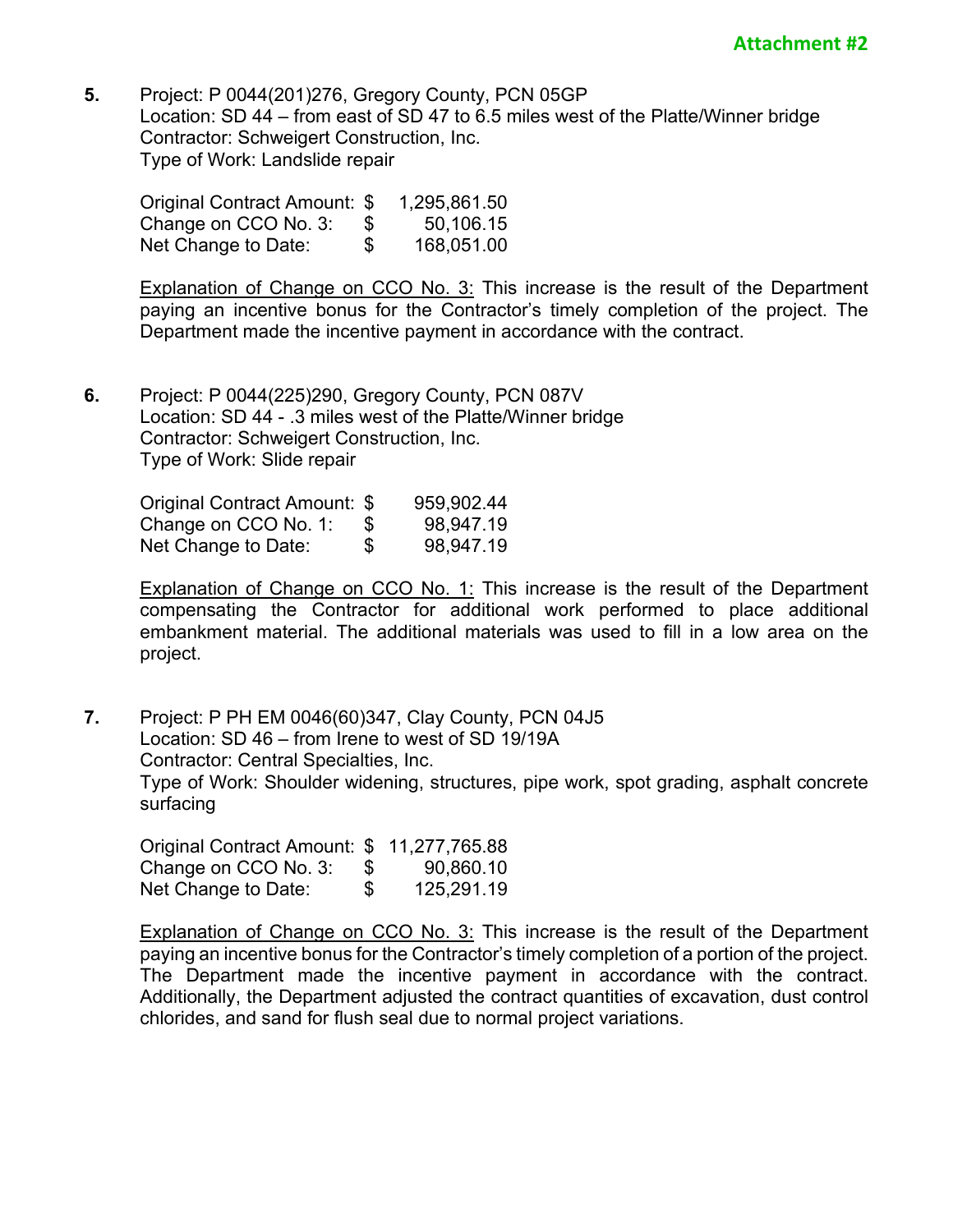# **PIERRE REGION**

**8.** Project: IM FP 0903(108)163, Jackson County, PCN 04D7 Location: I-90 EBL – from east of Belvidere Exit to west of the Jackson/Jones County line Structure over I-90 – 2.5 miles southwest of SD 63 north exit Contractor: Complete Concrete, Inc. Type of Work: Grading, PCC surfacing, cold milling & asphalt concrete resurfacing, pipe work, approach slabs

Original Contract Amount: \$ 22,771,269.16 Change on CCO No. 5: \$ 230,057.05 Net Change to Date:  $$987,933.86$ 

Explanation of Change on CCO No. 5: This increase is the result of the Department adjusting the quantities of numerous contract items to match the quantities used during construction through normal project variations.

**9.** Project: NH EM 0083(74)55, Jones & Mellette County, PCN 04E8 Location: US 83 – from White River to south of Murdo Contractor: Border States Paving, Inc. Type of Work: Asphalt concrete surfacing, ADA upgrades

Original Contract Amount: \$ 16,190,104.15 Change on CCO No. 3: \$ 121,361.88 Net Change to Date:  $$ 429,361.88$ 

Explanation of Change on CCO No. 3: This increase is the result of the Department compensating the Contractor for the placement of a 1" leveling lift. The leveling lift will provide a more uniform paving surface on the existing patched roadway. The uniform paving surface will also provide a more uniform asphalt mat thickness resulting in improved density and improved final pavement smoothness.